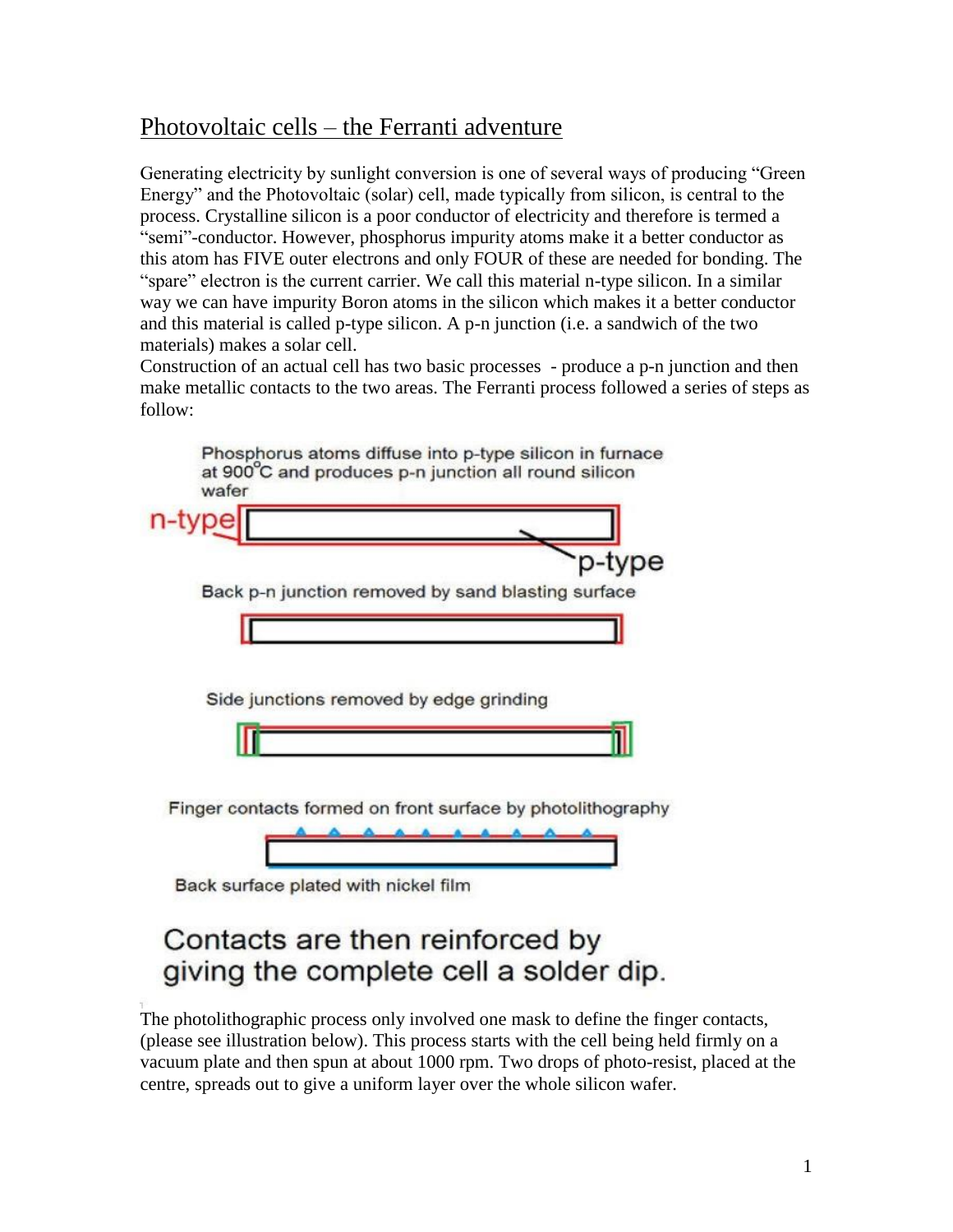The cell, covered by the mask, is then exposed to Ultra Violet light.

After washing, a scrubbing brush removes the unexposed photo-resist material and then the whole cell is placed in a nickel solution so that electrode-less plating gives a metallic nickel film on the front "finger" formation and the back silicon surface. A dip in a large heated solder bath completes the final stage of fabrication with the solder adhering only to the nickel plated areas.



(It should be noted that in step ONE of the Ferranti process, a copious supply of Phosphorus atoms is present in the heated chamber. This comes from a phosphine/ hydrogen gas mixture and these atoms diffused into the silicon. The boron atoms, already in the p-type material, are outnumbered by Phosphorus atoms and therefore this diffusion changes an outer thin layer from p-type to n-type.)

In the late 1960's Ferranti commenced the production of cells for space craft. The voltage of a single cell is only about  $\frac{1}{2}$  volt so it is necessary to connect several cells in series to produce, say, a battery charger. The collection of cells is called a MODULE and therefore a solar electricity unit becomes an expensive item partly because of the cell cost but also the costs involved in making the interconnections and a framework necessary to support the cells. Clearly, space projects always have generous funding as the finished module has to be reliable and capable of withstanding the rigours of space. To replicate such power sources for "earth-use" is an uneconomic task and only a few stand alone generation units were produced for terrestrial applications in very isolated locations. An example of the unit used in the Everest expedition is given below:

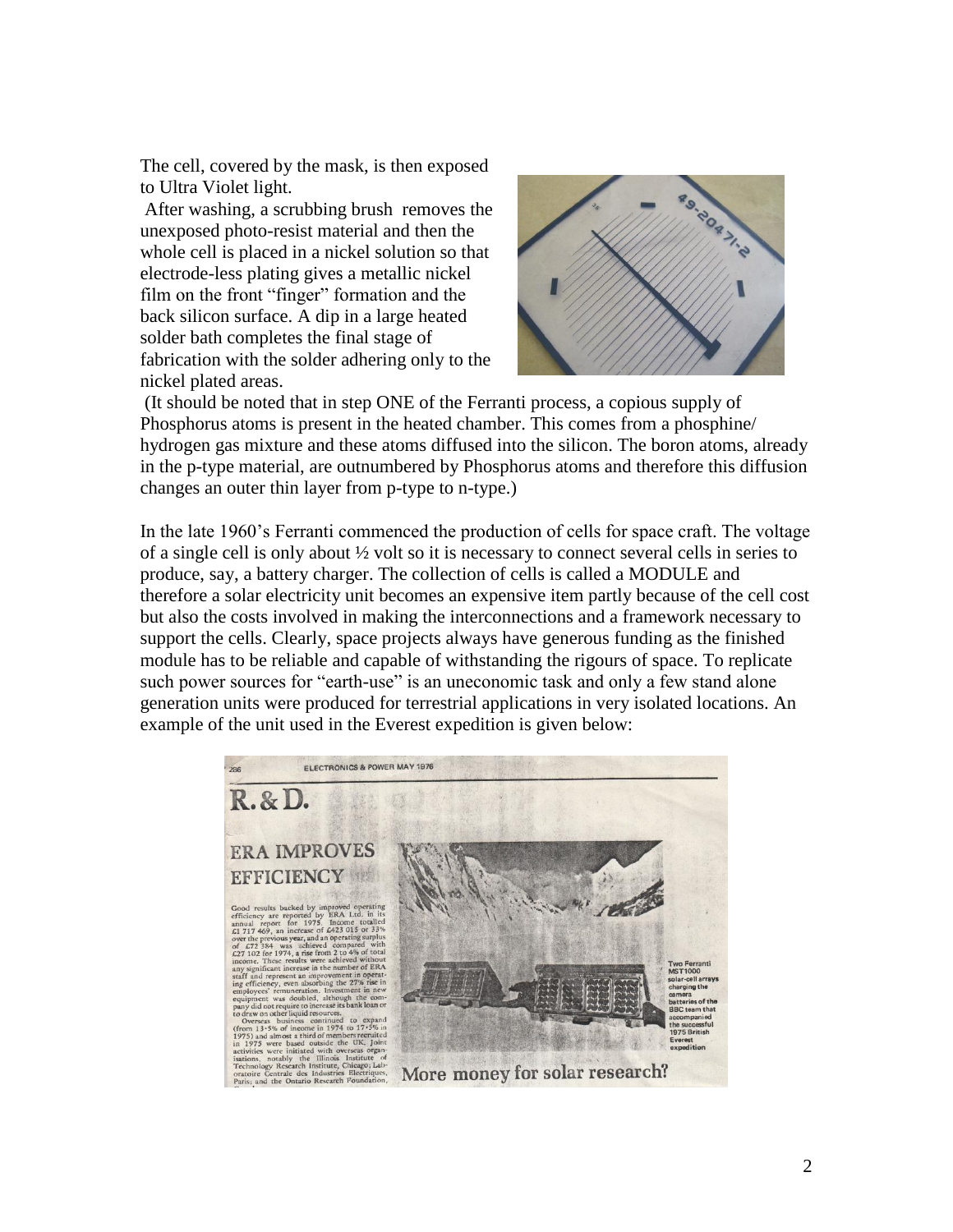In the late 1970's Ferranti felt that terrestrial solar energy may be a growth area and embarked on making modules which would be cost competitive for home use. The basic cell production could not be changed greatly but the module costs needed to be reduced drastically for a solar unit to be reasonably priced. It was decided to use a fibre glass sheet to support the cells and a silica gel to hold each cell in position.



An example of one of the early modules is given:

The colour of the base is immaterial but it was felt that GREEN was a most acceptable colour in rural locations. The silicon wafer diameter was 2 inch and the cells were 0.5 mm thick. The interconnections were tinned metal tabs which were soldered from the reverse side of one cell to the front side of the next cell. 32 cells were used so that the module voltage was close to 16 volts With the cells laid in position, the heated gel was poured onto the tray and solidified on cooling. The cells were totally immersed in the gel so giving them

modest protection from the weather.

Trials of the module showed that the fibre glass base deformed too much in windy conditions and quite a number of interconnection links fractured. In tropical countries an unexpected problem arose; various species in the bird population took a liking to the gel and continuous pecking gave irreparable damage to the modules.

Although nothing changed with the cell manufacture other than and increase in wafer diameter to three inch, the module construction was significantly changed. An anodised aluminium base was employed to support the connected cells and a protective transparent screen was place in front of the cells. A silicone gel was injected into the cavity where the cells were positioned so maintaining their fixed positions. The structure was considerably more costly then the fibre glass model but it was felt to be environmentally very much more secure.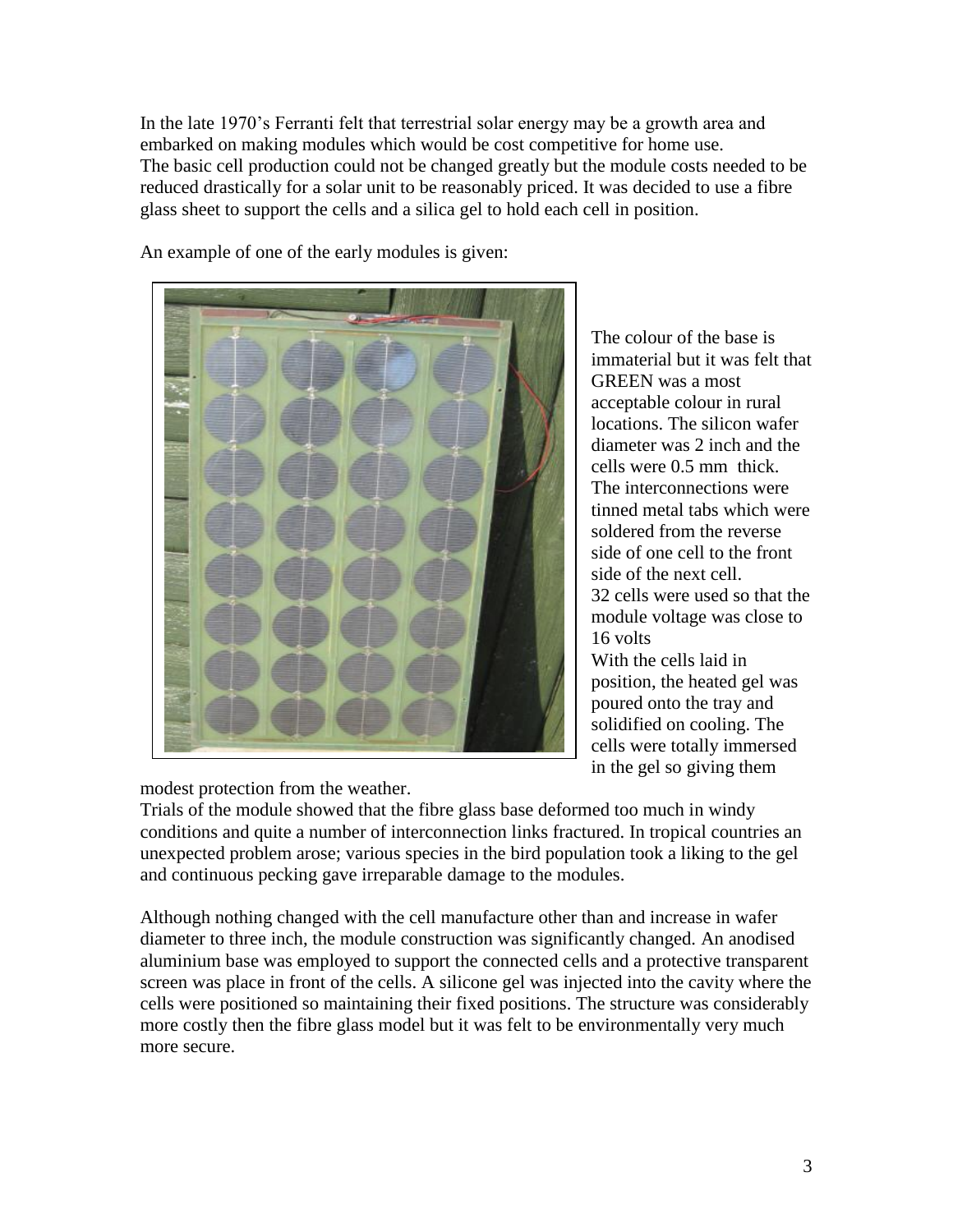Another change involved the interconnection tabs. These were made from a nickel plated gauze as shown so that ANY flexing would not cause them to break. (A polycrystalline cell is included in the illustration to show that square cells are preferable to the round Ferranti cells for module fabrication in that the whole area can be covered with cells. Thus, all of the sunlight falling onto the module can be intercepted by cells.)



A finished Ferranti module is illustrated below and was designated as MST 300 .



This much improved module found a ready market for battery charging for (a) water pumps and electrical fencing on farms and (b) for those seeking leisure pursuits -- caravans, boats, etc. It was modest in output (about 10 W, though the specification gave 15 W) and relatively expensive to buy.. £250 per module. Production was labour intensive with cells being handled by operatives at each stage. A three inch diameter cell could be held relatively easily but it was anticipated that breakages would be common if a FOUR INCH DIAM. cell were to be introduced.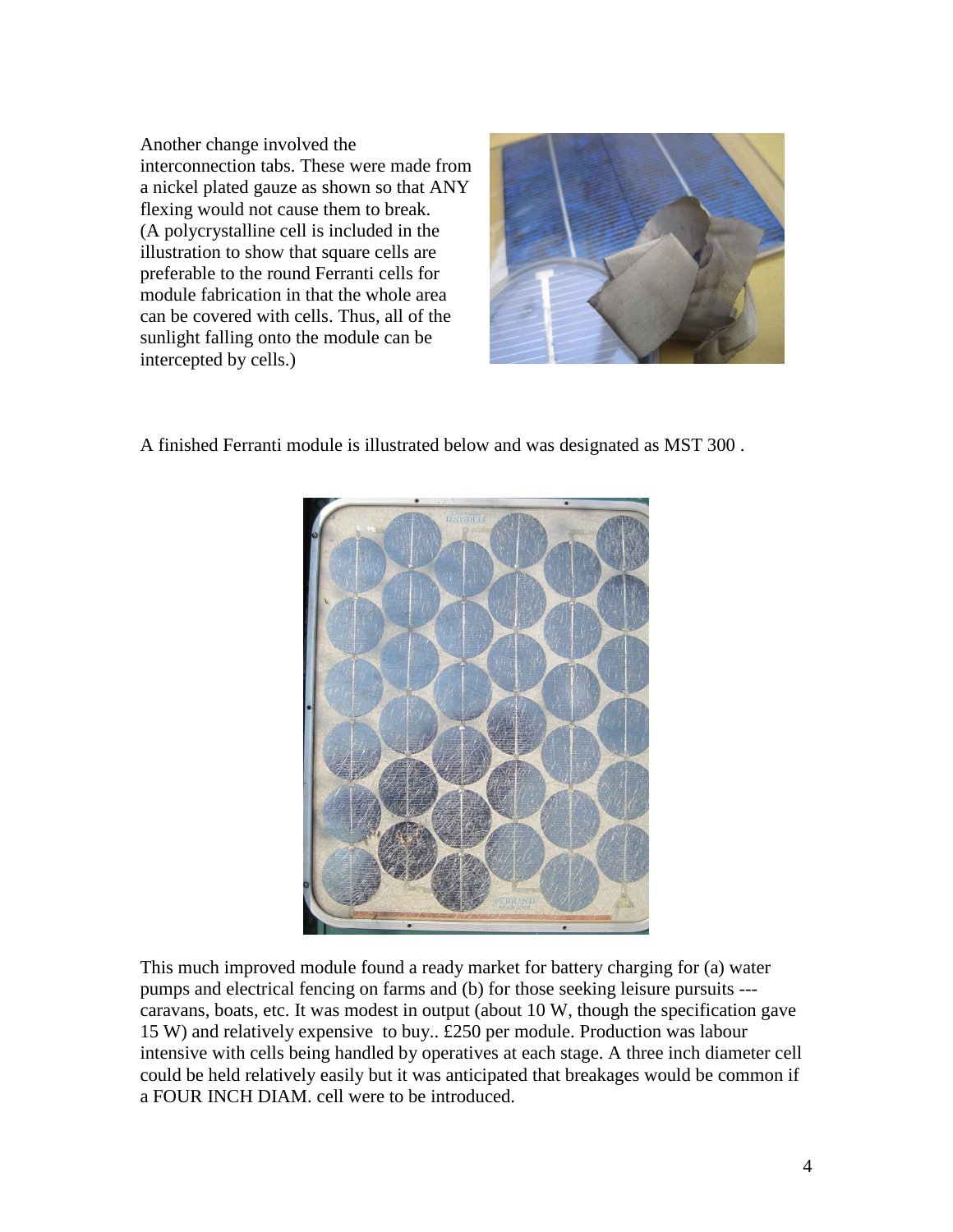Acceptable sales and further successful trials with this module gave the Company confidence to apply for funding from the European Community in 1982.



The attractive feature with this project was that the Ferranti Poynton site was concerned with radar and microwave engineering. It was envisaged that the 2 kW array would power a radar system for remote sensing of missiles. Though the experimental work would be carried out at Poynton, the whole system could be transferred to remote sites in any part of the world and it would be completely mobile. Such missile detection systems were a very saleable item for defence departments all over the world.

In an array, the modules are connected in series chains which are then connected in parallel to give a desired output voltage. In the Poynton experiment this voltage was 108 V and the total array comprised of 114 modules.

Very early in the trials faults began to appear. The nickel plated gauze interconnection tabs had been cut with tin shears without due regard to the manner in which they were to be used. In some cases small wire fibres were observed to be pressing onto the anodised aluminium base and causing a short to earth. In single module trials (where typically 15 V potentials were present on the cells) the anodisation did provide sufficient insulation for electrical isolation but, with 120 V in the module array, breakdown occurred.

It is sad to report that the 2 kW power source did not ever function in a satisfactory manner and the European Commission were generous in that they never demanded repayment for this failed project.